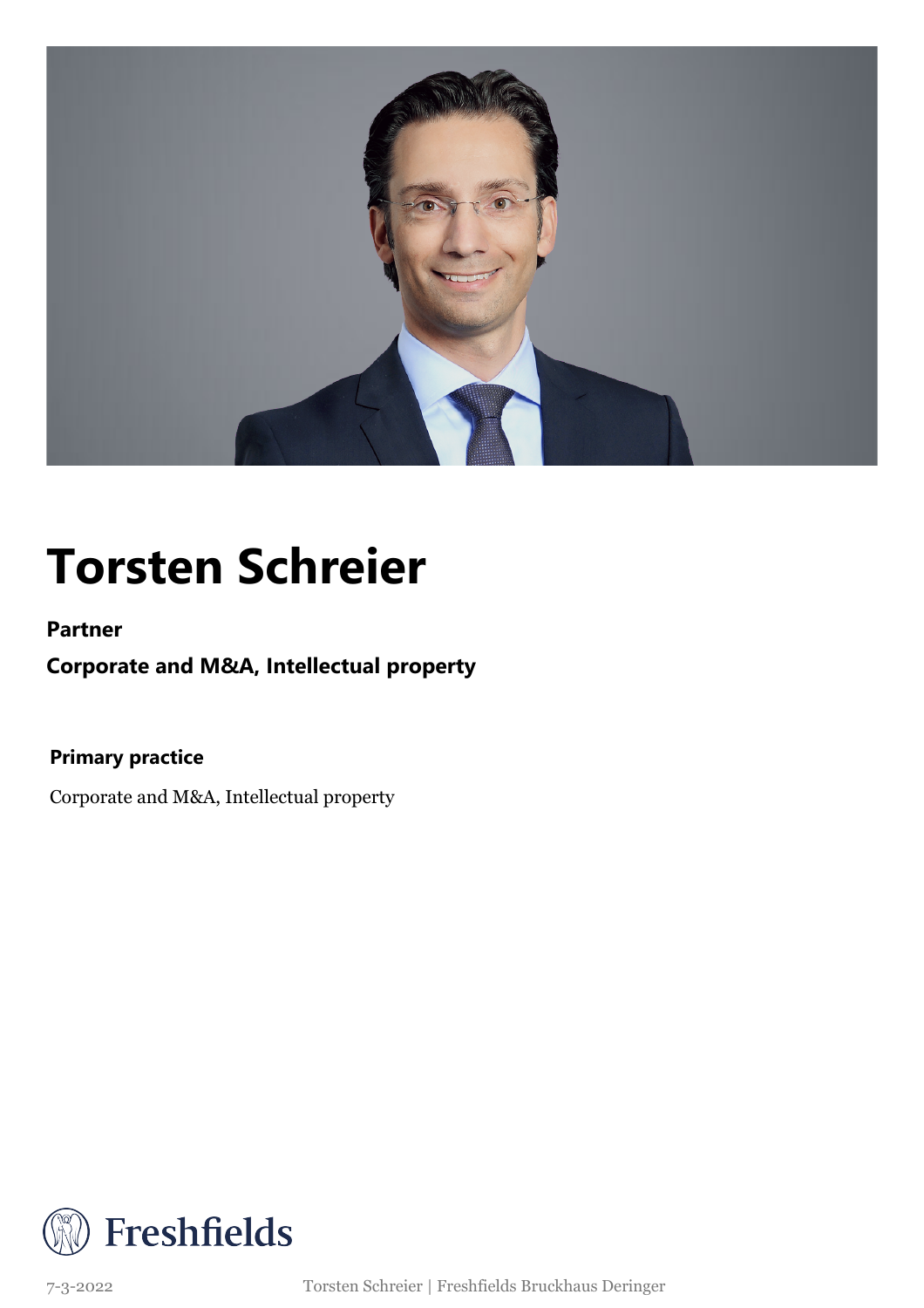# **About Torsten Schreier**

#### **Torsten specialises in commercial work, information technology law and noncontentious intellectual property law.**

He has considerable experience advising both suppliers and customers on commercial contracts, such as outsourcing arrangements and other long-term collaborations, including joint-ventures.

Torsten also specialises in the structuring of carve-out type transactions, and regularly advises on data protection and media law.

Torsten speaks German and English.

### **Recent work**

- Advising UniCredit Business Integrated Solutions on a high-volume multijurisdictional IT infrastructure outsourcing to IBM, covering various banks of UniCredit Group. The project included the establishment of a joint venture service company with IBM and the transfer of related assets, contracts and personnel in various jurisdictions.
- Advising KfW Bankengruppe, the state-owned German bank, on several public tender processes for the outsourcing of several parts of its IT infrastructure and application management.
- Advising Airbus on the sale of its electronic warfare and border security business and the related carve-out.
- Advising Airbus on development and supply agreements for passenger-to-freighter conversion of aircraft and the related joint venture with Singapore Technologies Aerospace.
- Advising SEB on the carve-out and sale of its retail banking business to Banco Santander.

## **Qualifications**

#### **Education**